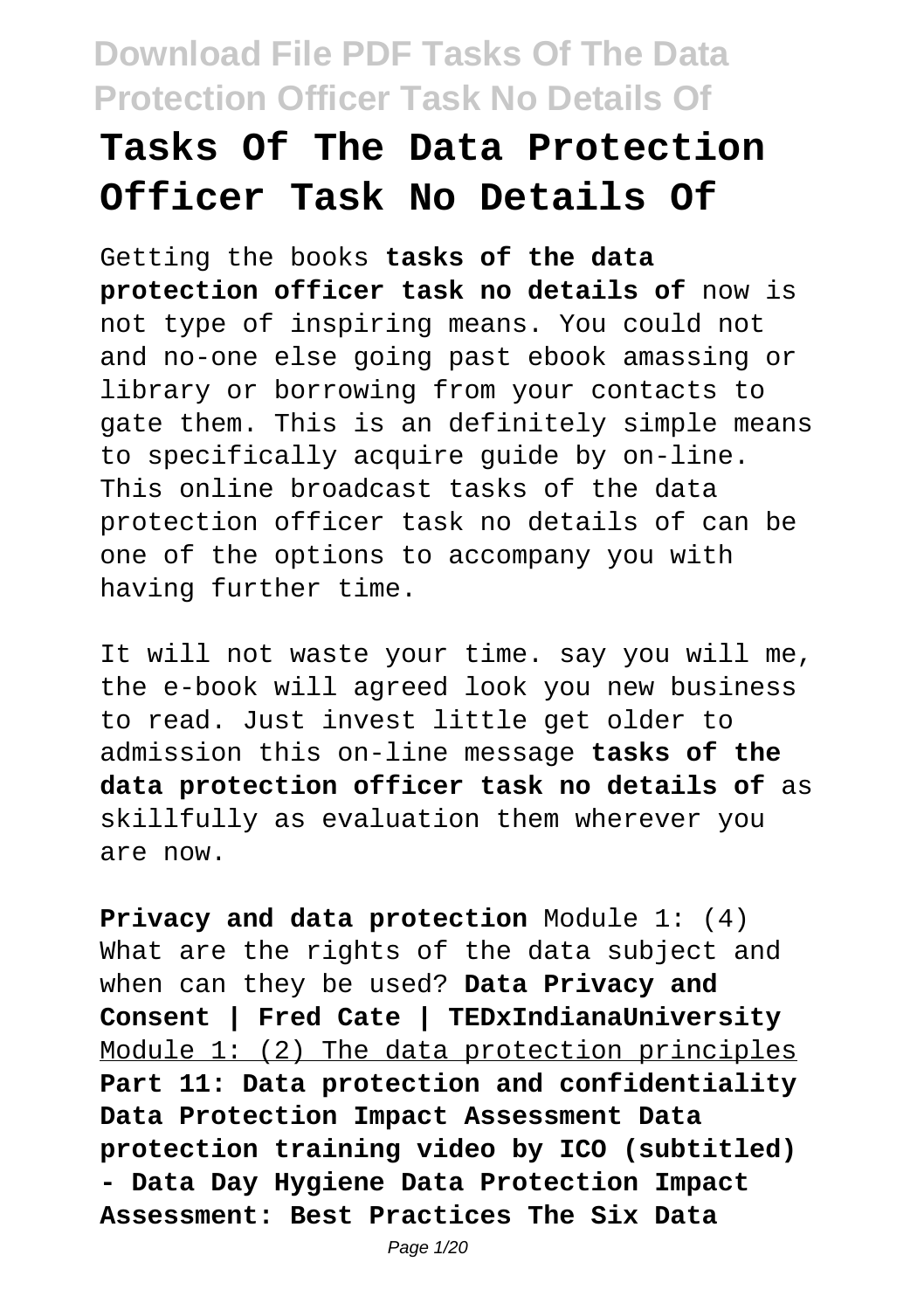**Protection Principles under The Personal Data (Privacy) Ordinance GDPR explained: How the new data protection act could change your life** Data Protection and Privacy Module 1: (1) Key concepts in data protection law Information Privacy - Information Security Lesson #12 of 12 Data Protection Explained | Privacy International What Is Privacy? | Privacy International GDPR Compliance 2020 Summary - 10 Steps in 10 Minutes to Avoid Fines **Social Media Data Privacy Awareness** What does a DPO (Data Protection Officer) do? Module 4: (5) Brexit and Data Protection Data Privacy Laws | Cybersecurity Insights #12

The coming privacy crisis on the Internet of Things | Alasdair Allan | TEDxExeterSalon Protecting Personal Privacy Assigning Departments To Tasks | DPIA Software | Data Protection Management Program Tools Data Protection | Forcepoint An Introduction to the Data Protection Act 2018 Part 3 – Law Enforcement Processing Privacy and data protection | Introduction to Privacy | GDPR | What Is Privacy? **NHS - Health Records** Everything you Need to Know about The Data Protection Officer Role Webinar: Data protection by design and by default under GDPR **Webinar: The GDPR and its requirements for implementing data protection impact assessments** Tasks Of The Data Protection The Regulation sets out the main tasks of the DPO, which include: Informing and advising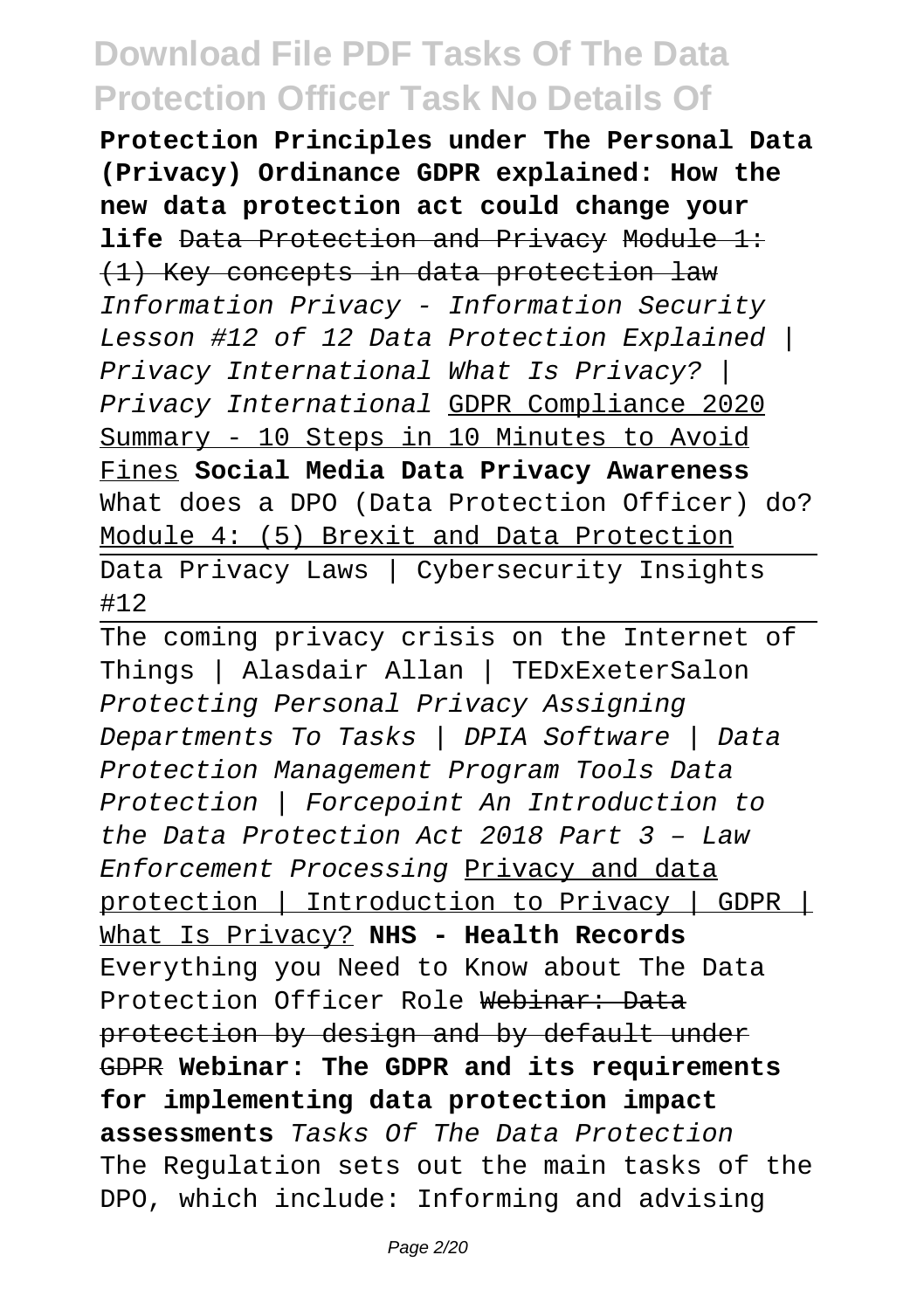organisations and their employees to help them comply with the GDPR and other data protection... Monitor the organisation's compliance in relation to the GDPR Manage internal data processes – ensure they are ...

What are the main tasks of a data protection officer? - IT ...

The task of the data protection officer is to check the service provider to determine whether he is processing the personal data in compliance with data protection regulations. This is done by examining the agreement on order processing and checking the technical and organizational measures taken by the service provider.

Basics: Tasks of the data protection officer - aigner ...

Article 39 – Tasks of the data protection officer The data protection officer shall have at least the following tasks: to inform and advise the controller or the processor and the employees who carry out processing of their obligations pursuant to this Regulation and to other Union or Member State data protection provisions;

GDPR Article 39: Tasks of the data protection officer

DPO is also responsible for demonstrating GDPR compliance and cooperation with the data protection authority. Data Protection Officer should cooperate with other organizational<br>Page 3/20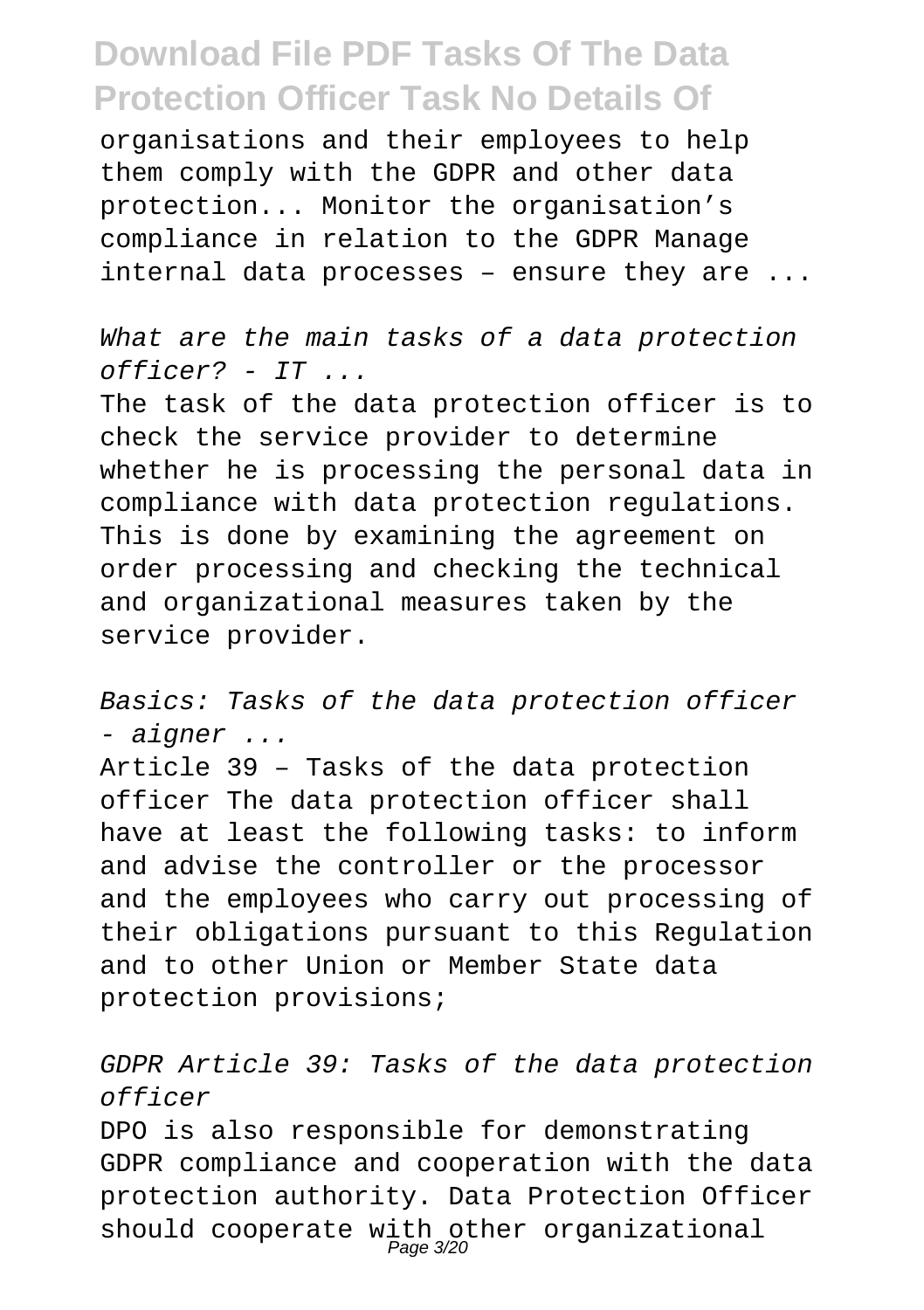units that are involved in processing personal data, like Marketing, HR or Legal. The DPO is usually an IT professional or legal expert, not both.

Who is a Data Protection Officer [Role and ... Art. 39 GDPR Tasks of the data protection officer The data protection officer shall have at least the following tasks: to inform and advise the controller or the... to inform and advise the controller or the processor

and the employees who carry out processing of their obligations... to monitor ...

Art. 39 GDPR - Tasks of the data protection officer - GDPR.eu According to GDPR Article 39, a data protection officer's responsibilities include: Training organization employees on GDPR compliance requirements Conducting regular assessments and audits to ensure GDPR compliance Serving as the point of contact between the company and the relevant supervisory ...

What are the data protection officer roles and  $\ldots$ GDPR Data Protection Officer responsibilities include: Acting as point of contact with EU residents, supervisory authorities and internal teams Identifying and evaluating the company's data processing activities Providing advice and instructions on how to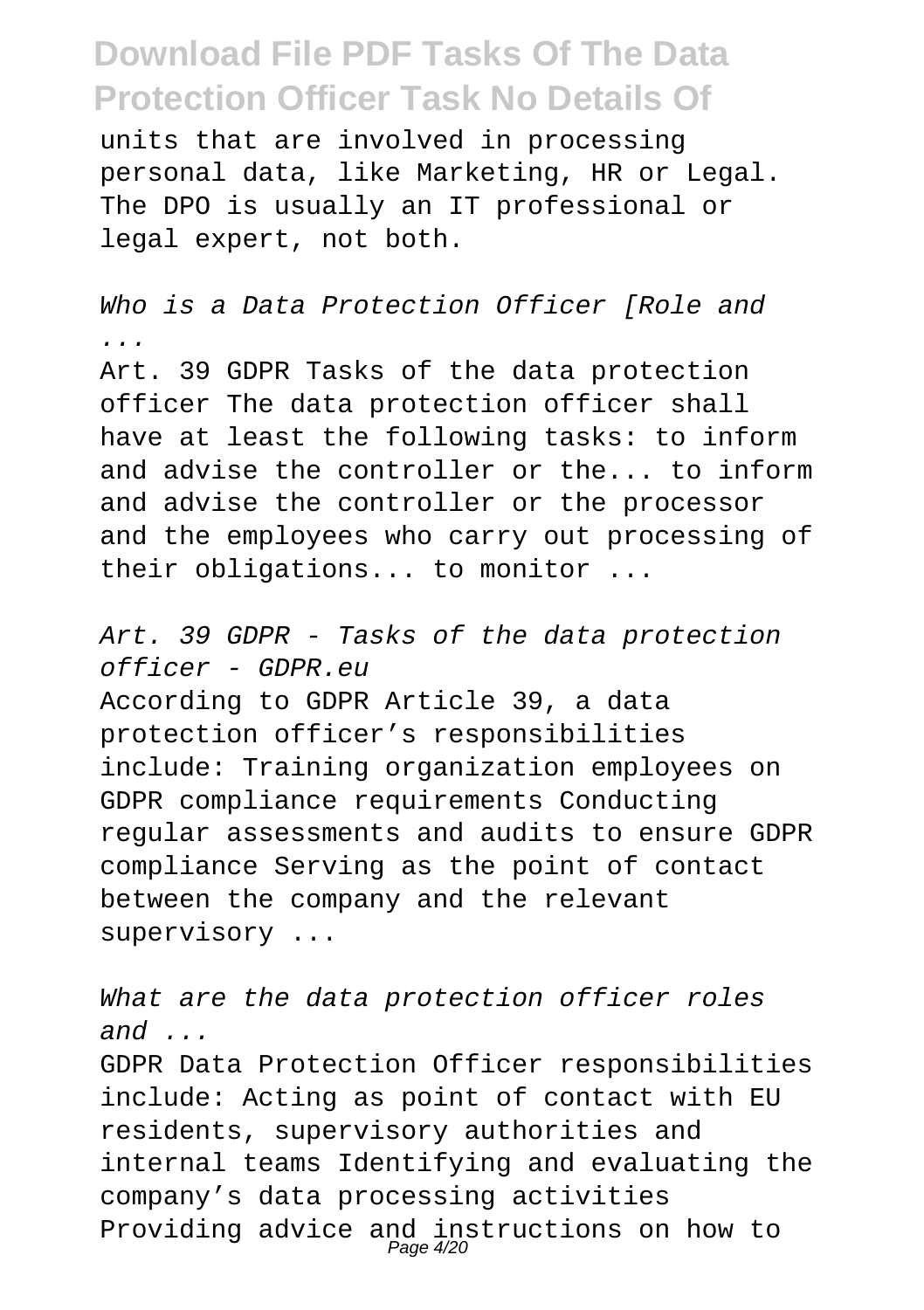conduct Data Protection Impact Assessments ...

GDPR Data Protection Officer job description template ...

Art. 39 GDPR Tasks of the data protection officer The data protection officer shall have at least the following tasks: to inform and advise the controller or the... to inform and advise the controller or the processor and the employees who carry out processing of their obligations... to monitor ...

Art. 39 GDPR – Tasks of the data protection officer ...

The DPO assists the controller or the processor in all issues relating to the protection of personal data. In particular, the DPO must: inform and advise the controller or processor, as well as their employees, of their obligations under data protection law;

What are the responsibilities of a Data Protection Officer ...

The Data Protection Day is celebrated internationally every year on the 28th of January to raise awareness and promote privacy and data protection best practices. The next Data Protection Day will be on the {{UpComingHolidays.Date | date:'dd MMM yyyy'}} {{UpComingHolidays.Title}}

Data Protection Office Page 5/20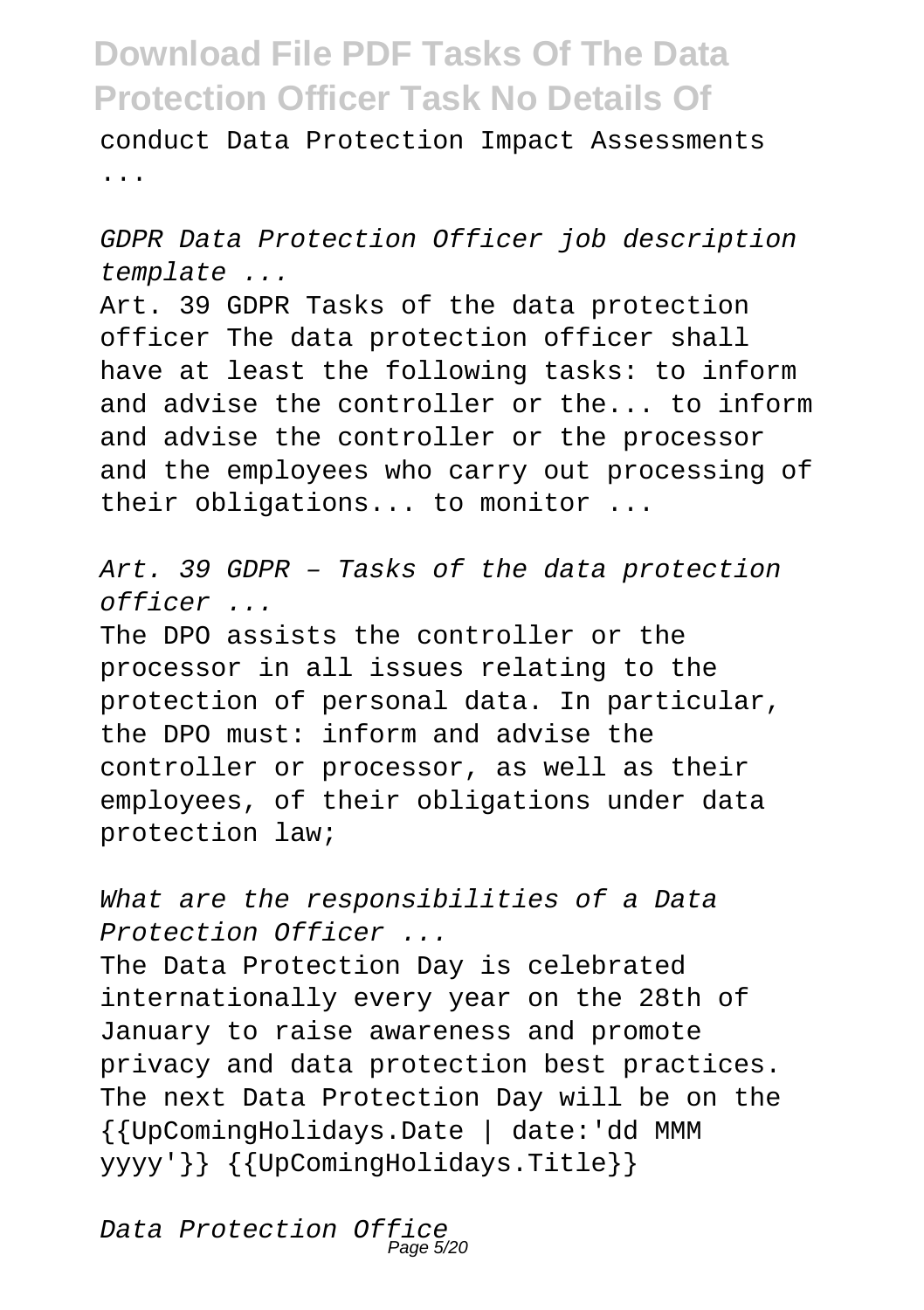A Data Protection Officer can help your business fulfil various data protection duties: Develop and implement the organisation's Data Protection Policy. Create 'best practice' guidance for data processors, preferably in written form for future reference. Train and advise staff on the provisions of the Data Protection Act.

#### Data Protection Officer: Responsibilities in 2018

A Data Protection Officer (DPO) is a person who has an independent and autonomous function within the organization, charged with maintaining compliance of Personal Information Controllers (PIC) and Personal Information Processors (PIP) under the Data Privacy Act (RA 10173) and other issuances and guidelines issued by the National Privacy Commission (NPC).

The Data Protection Officer - Roles, Responsibilities and ... fulfil any other tasks related to the protection of personal data. Each supervisory authority shall facilitate the submission of complaints referred to in point (f) of paragraph 1 by measures such as a complaint submission form which can also be completed electronically, without excluding other means of communication.

Art. 57 GDPR – Tasks | General Data Protection Regulation ...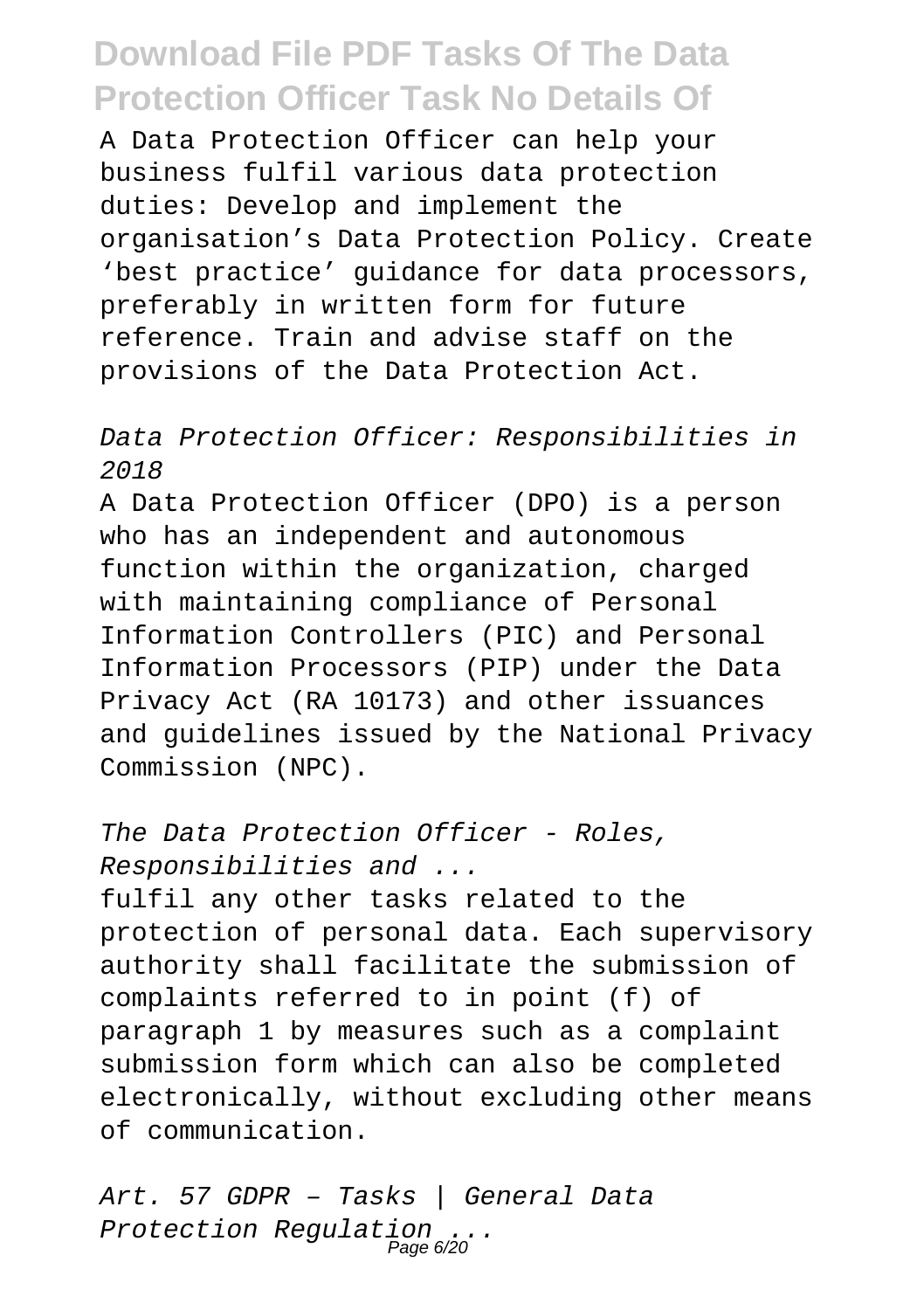Key tasks of the Data Protection Officer Essentially, the DPO will hold responsibility for all things relating to data protection. Their role covers everything from providing information and advice, to monitoring compliance and being the first point of contact for authorities.

GDPR & The Role of the Data Protection Officer | Kefron The data protection officer, when there is one of course, also needs to be consulted and involved in case a Data Protection Impact Assessment or DPIA is needed. Last but not least, a DPO can work for several organizations but at the same time he/she is the Single Point of Contact for the organization (s).

Data protection officers and GDPR - data protection ...

The Dutch Data Protection Authority (Dutch DPA) supervises processing of personal data in order to ensure compliance with laws that regulate the use of personal data. The tasks and powers of the Dutch DPA are described in the General Data Protection Regulation (GDPR), supplemented by the Dutch Implementation Act of the GDPR.

Tasks and powers of the Dutch DPA | Autoriteit ... Tasks of the DPO ? Our DPO is tasked with monitoring compliance with the GDPR and other<br>Page 7/20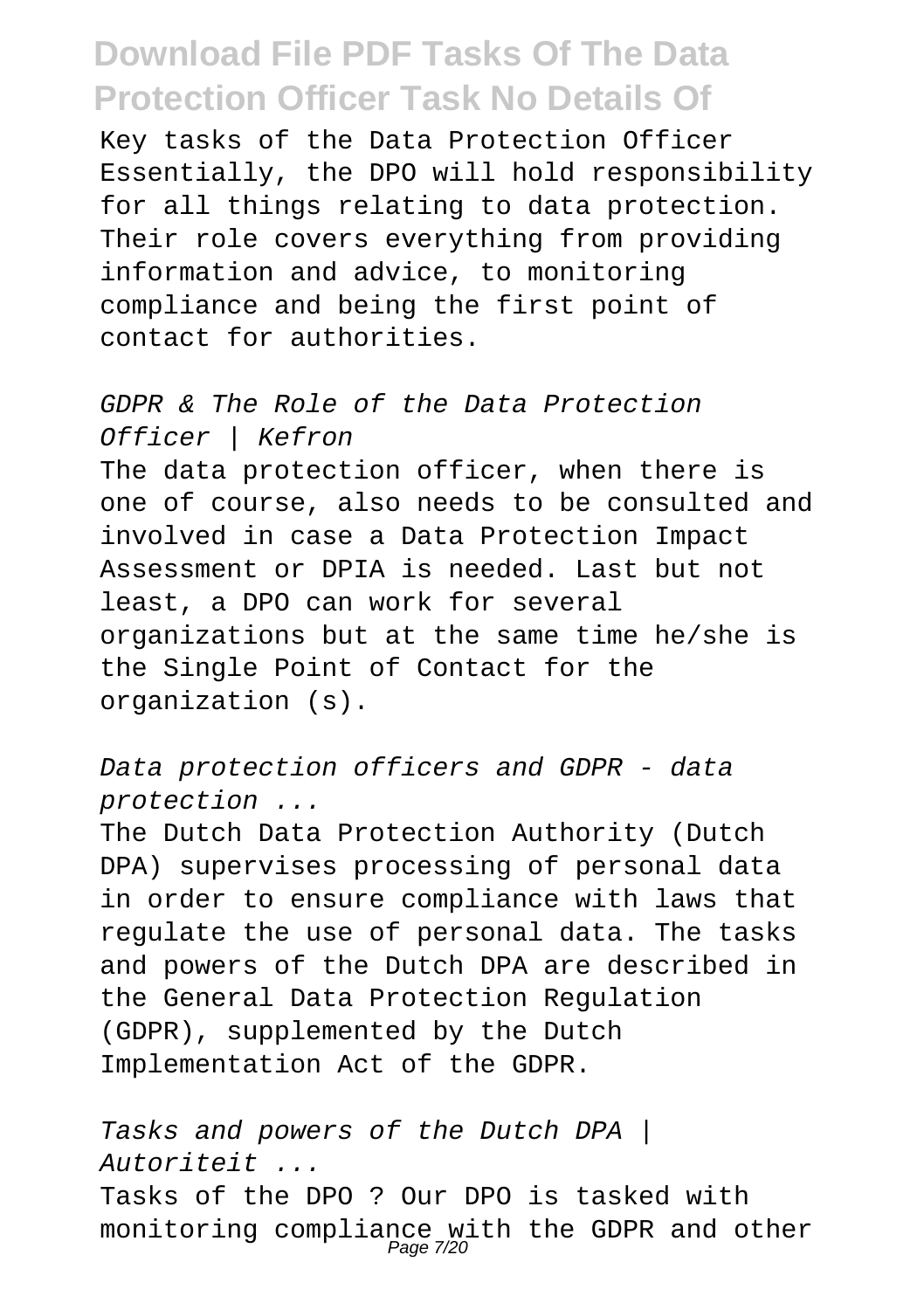data protection laws, our data protection policies, awareness-raising, training, and audits. ? We will take account of our DPO's advice and the information they provide on our data protection obligations.

#### Data protection officers | ICO tasks relating to the protection of personal data. In this case it is important to ensure that there is no confusion regarding their title, status, position and tasks. Therefore, it should be made clear, in any 5 Note that under Article 37(4), Union or Member State law may require the designation of DPOs in other situations as well.

This new book provides an article-by-article commentary on the new EU General Data Protection Regulation. Adopted in April 2016 and applicable from May 2018, the GDPR is the centrepiece of the recent reform of the EU regulatory framework for protection of personal data. It replaces the 1995 EU Data Protection Directive and has become the most significant piece of data protection legislation anywhere in the world. The book is edited by three leading authorities and written by a team of expert specialists in the field from around the EU and representing different sectors (including academia, the EU institutions, data protection authorities, and the private sector), thus providing a pan-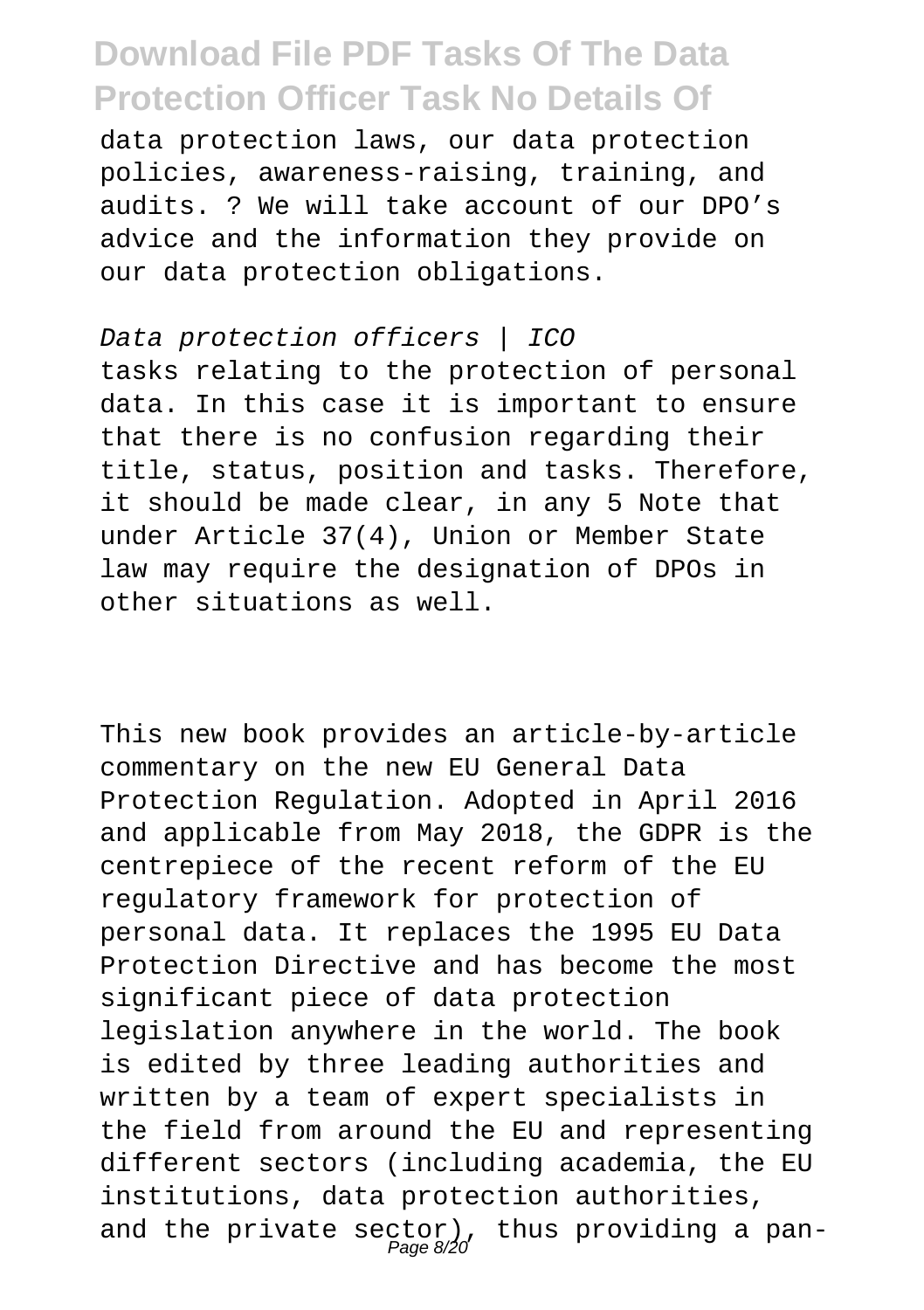European analysis of the GDPR. It examines each article of the GDPR in sequential order and explains how its provisions work, thus allowing the reader to easily and quickly elucidate the meaning of individual articles. An introductory chapter provides an overview of the background to the GDPR and its place in the greater structure of EU law and human rights law. Account is also taken of closely linked legal instruments, such as the Directive on Data Protection and Law Enforcement that was adopted concurrently with the GDPR, and of the ongoing work on the proposed new E-Privacy Regulation.

The EU's General Data Protection Regulation created the position of corporate Data Protection Officer (DPO), who is empowered to ensure the organization is compliant with all aspects of the new data protection regime. Organizations must now appoint and designate a DPO. The specific definitions and building blocks of the data protection regime are enhanced by the new General Data Protection Regulation and therefore the DPO will be very active in passing the message and requirements of the new data protection regime throughout the organization. This book explains the roles and responsiblies of the DPO, as well as highlights the potential cost of getting data protection wrong.

This open access book comprehensively covers the fundamentals of clinical data science,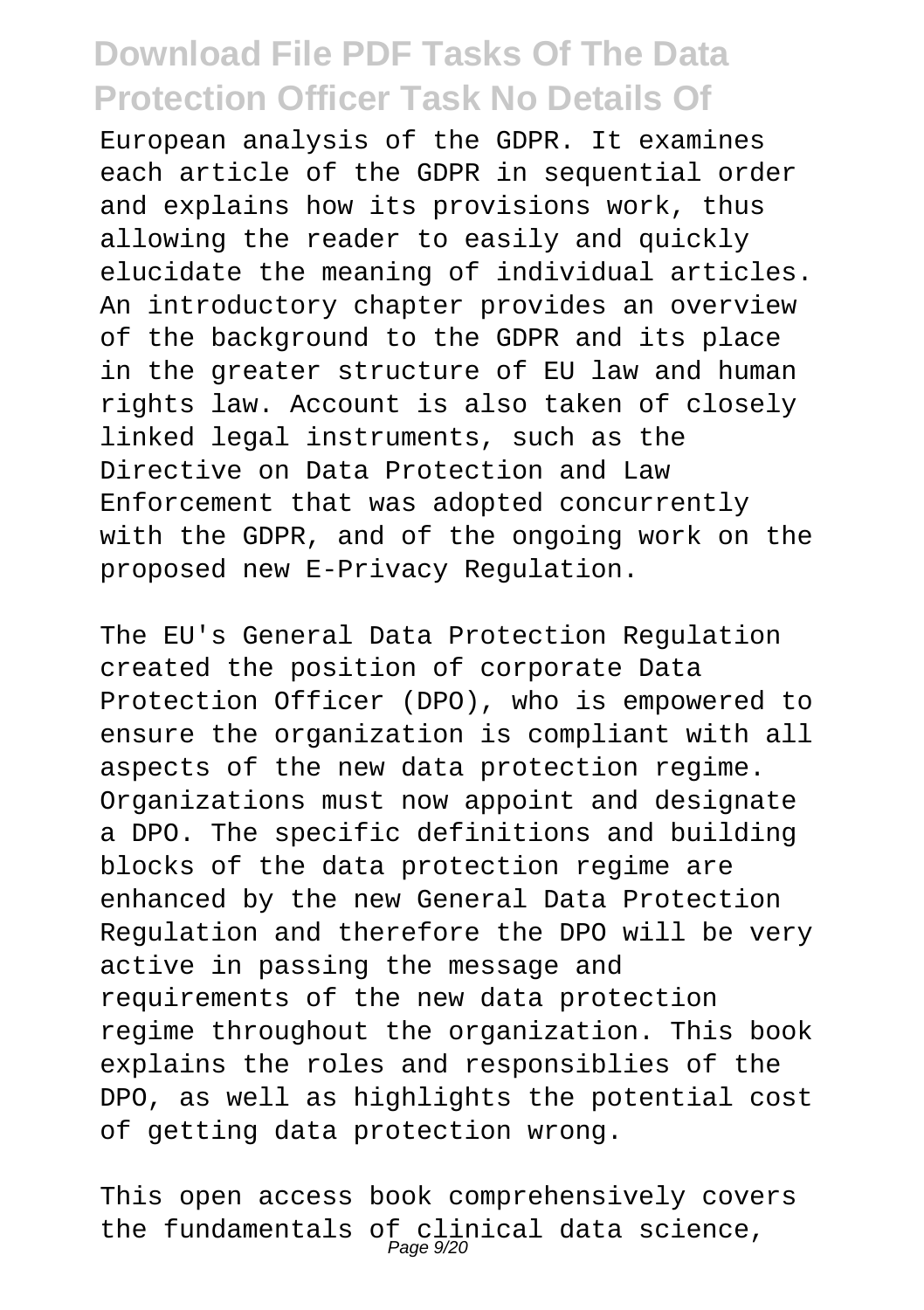focusing on data collection, modelling and clinical applications. Topics covered in the first section on data collection include: data sources, data at scale (big data), data stewardship (FAIR data) and related privacy concerns. Aspects of predictive modelling using techniques such as classification, regression or clustering, and prediction model validation will be covered in the second section. The third section covers aspects of (mobile) clinical decision support systems, operational excellence and valuebased healthcare. Fundamentals of Clinical Data Science is an essential resource for healthcare professionals and IT consultants intending to develop and refine their skills in personalized medicine, using solutions based on large datasets from electronic health records or telemonitoring programmes. The book's promise is "no math, no code"and will explain the topics in a style that is optimized for a healthcare audience.

This handbook provides practical guidance for the (junior, medior and senior) Data Protection Officer (DPO) to assemble a work plan as per applicable EU GDPR guidelines. At present EU's GDPR is largely recognized as a gold standard all over the world, also for the ever-growing community of DPOs as per national legislations. This publication is part of official mandatory training materials for Certified Data Protection Officer from the European Association of Data Protection<br>Page 10/20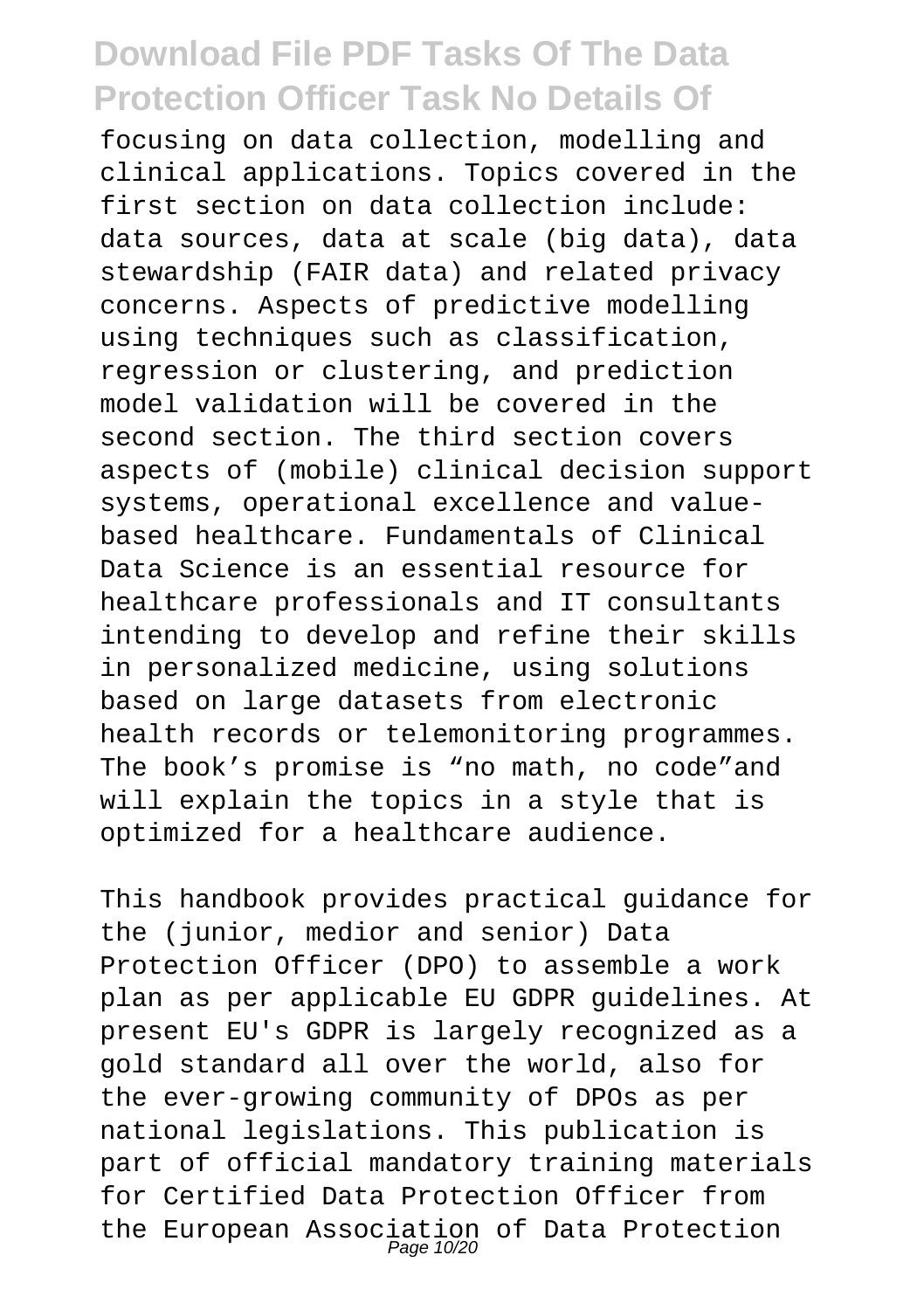Professionals (EADPP) as per the EADPP CDPO Certification Scheme and applicable CDPO Body of Knowledge (Part D) as provided by Privacad. The practical approach followed in this richly illustrated handbook is of relevance for any (future) Data Protection Officer active in any part of the World performing tasks as per local, regional or international norms and regulations. This books explicitly explains the roles and responsibilities of the DPO as envisaged in the GDPR. As stated by the European Data Protection Board (EDPB) it is best practice for the DPO to have a work plan. What does such a work plan look like? Providing an answer to that question lies at the core of this publication. Two key pillars are followed to assemble a professional and practical DPO work plan. First, the text as enshrined in the General Data Protection Regulation (GDPR) itself codifies an important line of orientation in the embodiment of Articles 37 to 39 of the GDPR in which the designation, positions and tasks of the DPO are discussed. Second, the typical role the DPO is playing in the "daily data protection practice" which can be inferred from, among others, an action plan (or work plan) from an enterprise (institution or organisation). In pursuit of compliance with the obligations pursuant to the GDPR, at least the following steps usually be distinguished. Establish GDPR (privacy and data protection) policies. Make an inventory<br>Page 11/20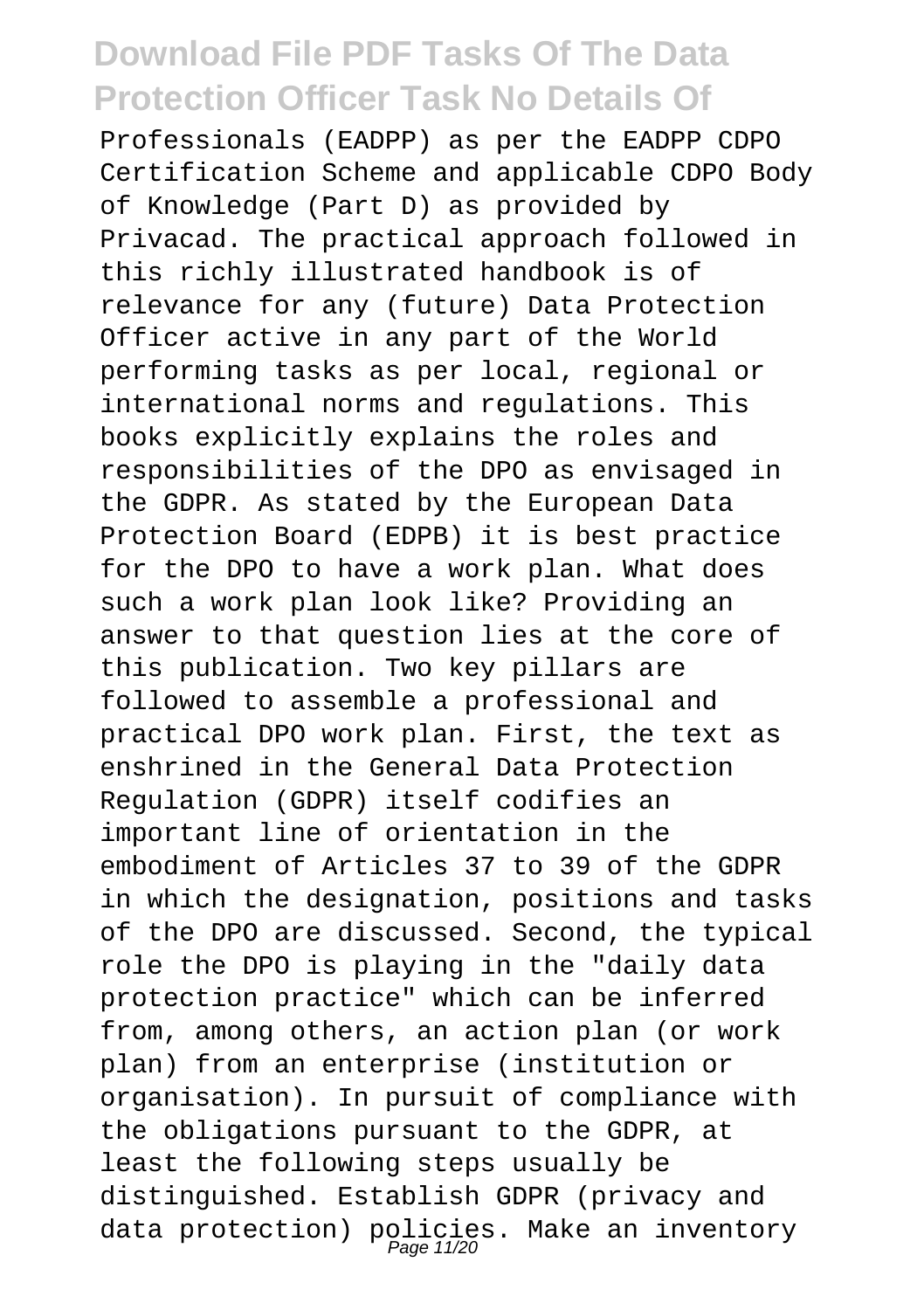of personal data. Perform a GDPR (privacy and data protection) baseline. Perform a GDPR (privacy and data protection) gap-analysis. Perform a GDPR (privacy and data protection) implementation. Perform GDPR (privacy and data protection) review and update. Perform GDPR (privacy and data protection) assurance and audit. Compose and communicate the GDPR accountability and reports. According to the European Data Protection Board (formerly operating as WP29), the DPO (or the organisation) should avail of a work plan which the organisation will use as a basis for providing, among others, 'necessary resources' for the DPO. With the entry into force of the GDPR as of 25 May 2018, the need to work on professional maturity of the Data Protection Officer (DPO) became more and more urgent. This handbook is part of the 'Privacy and Data Protection' series offered under auspices of Honorary Visiting Professor Romeo Kadir, acting Editor-in-Chief and author of the first publications in this series. At present professor Romeo Kadir (with over 25 years of experience as privacy and data protection professional) is Constituent President of the GDPR Certification Committee Academic Board of the European Association of Data Protection Professionals (EADPP) and President of the European Institute for Privacy, Audit, Compliance and Certification (EIPACC) and lecturer with the International Privacy Academy (Privacad). He holds several positions as Board Member, Corporate Page 12/20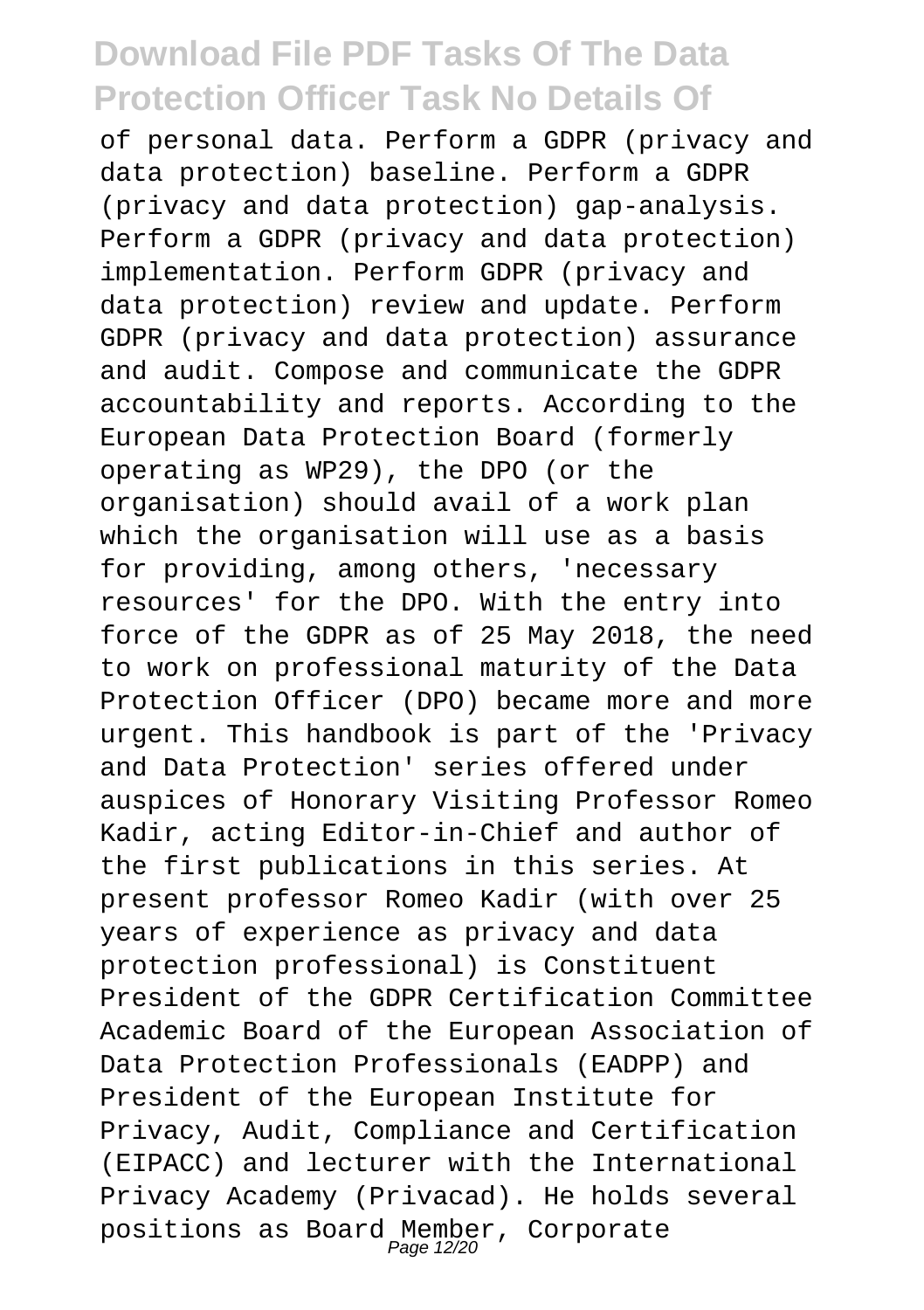Consultant and Government Advisor related to privacy and data protection affairs.

This book offers a practical presentation of the special features of data protection law in Luxembourg and the way it interacts with the General Data Protection Regulation (GDPR). The GDPR has been effective since 25 May 2018. It has been obligatory to comply with the new Luxembourg Data Protection Act in all data processing operations that relate to Luxembourg as a supplement to the GDPR since 20 August 2018. In the first part of this book, you can learn what new legal requirements the GDPR and the new Luxembourg Data Protection Act impose on companies in Luxembourg and group structures with relationships to Luxembourg respectively. The second part contains a systematic presentation of the GDPR and the Luxembourg Data Protection Act. The book aims to help you to meet the requirements of data protection law in Luxembourg in everyday corporate life and implement them in practice with as little expense and effort as possible. The book, which also includes the text of the Luxembourg Data Protection Act, is available in three languages: French, English and German. The German and English translations of the legal text have moreover been authorised by the supervisory authority in Luxembourg, the CNPD, so you can be sure that using the translations will not cause any disadvantage as compared with applying Page 13/20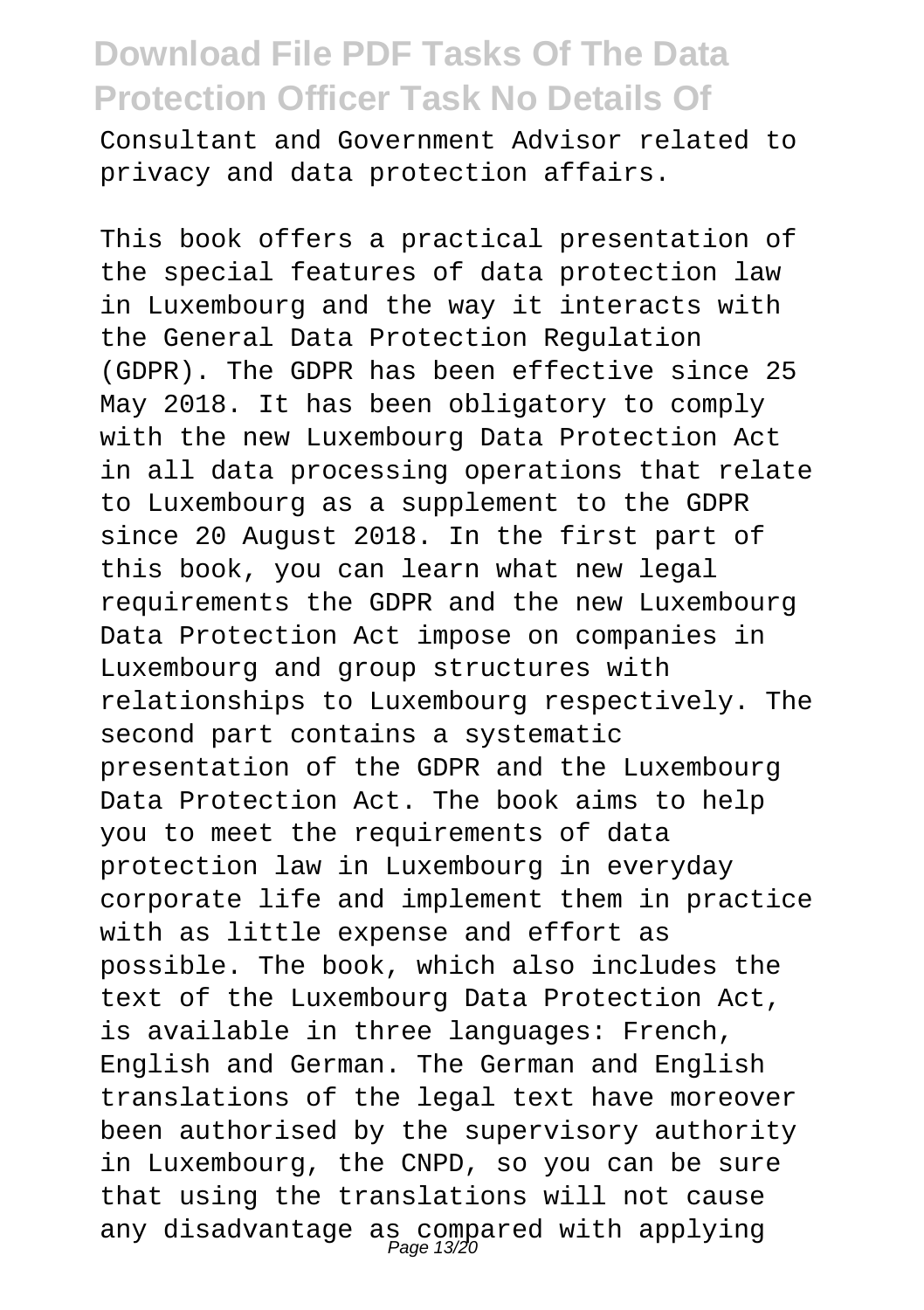the law in its original wording.

While online users increasingly rely on the use of mobile applications (apps) for their everyday activities and needs, the processing of personal data through such tools poses significant risks to users' security and privacy. Such risks stem mainly from the variety of data and sensors held in mobile devices, the use of different types of identifiers and extended possibility of users' tracking, the complex mobile app ecosystem and limitations of app developers, as well as the extended use of third-party software and services. For these reasons, the implementation of the core data protection principles, as stipulated by the General Data Protection Regulation (GDPR), faces serious challenges in mobile apps. This may hinder compliance of mobile app developers and providers with specific rules of GDPR, e.g. with regard to transparency and consent, data protection by design and by default, as well as security of processing. Against this background, the scope of the present document is to provide a meta-study on privacy and data protection in mobile apps by analysing the features of the app development environment that impact privacy and security, as well as defining relevant best-practices, open issues and gaps in the field. To this end, the document explains the basics of the app development lifecycle and takes a look at different depictions of mobile app ecosystems<br>Page 14/20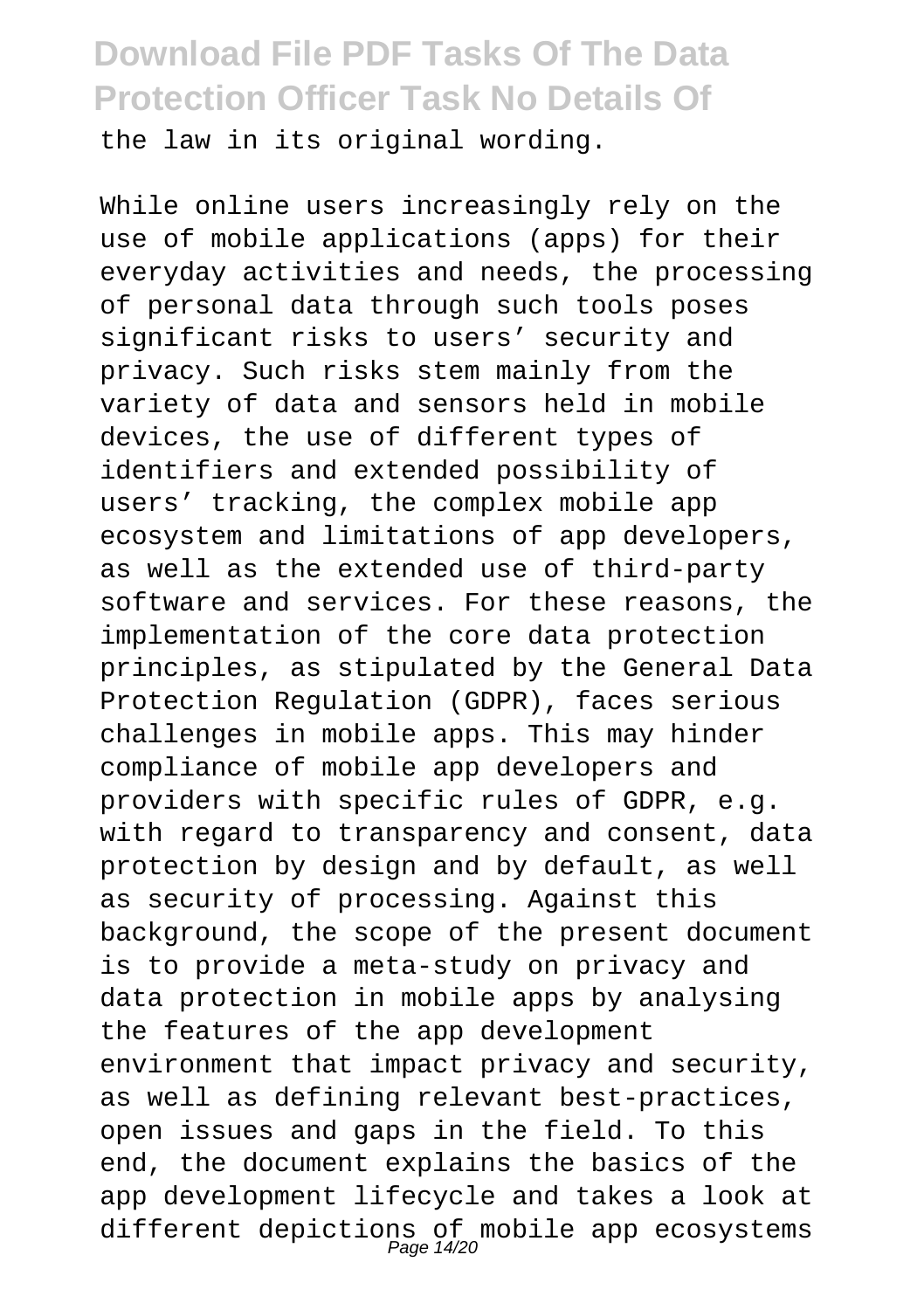(development versus deployment). While the ecosystem is complex, an app developer centric approach is taken, while also addressing app providers and other actors in the ecosystem (OS providers, device manufactures, market operators, ad libraries, et cetera). Specifically, roles and responsibilities are analysed and aspects of software development are discussed as they can be leveraged as privacy and security action points. A presentation of idealized app lifecycles (data versus development lifecycles) is performed, as well as their potentials for implementing privacy by design. Particular attention is paid to the Agile Secure Development Lifecycle and possible ways of extending it to also cover privacy and data protection requirements. The permission model of apps is used as an example for a more detailed analysis of data protection challenges in the current mobile app development and deployment practices. Moreover, the document focuses on the concept of privacy by design and tries to make it more clear, especially for mobile app developers. Approaches to privacy and data protection by design and by default are presented that help translate the legal requirements into more tangible engineering goals that developers are more comfortable with. In particular, the concepts of data protection goals and privacy design strategies are discussed in general terms, while providing concrete examples from the<br>Page 15/20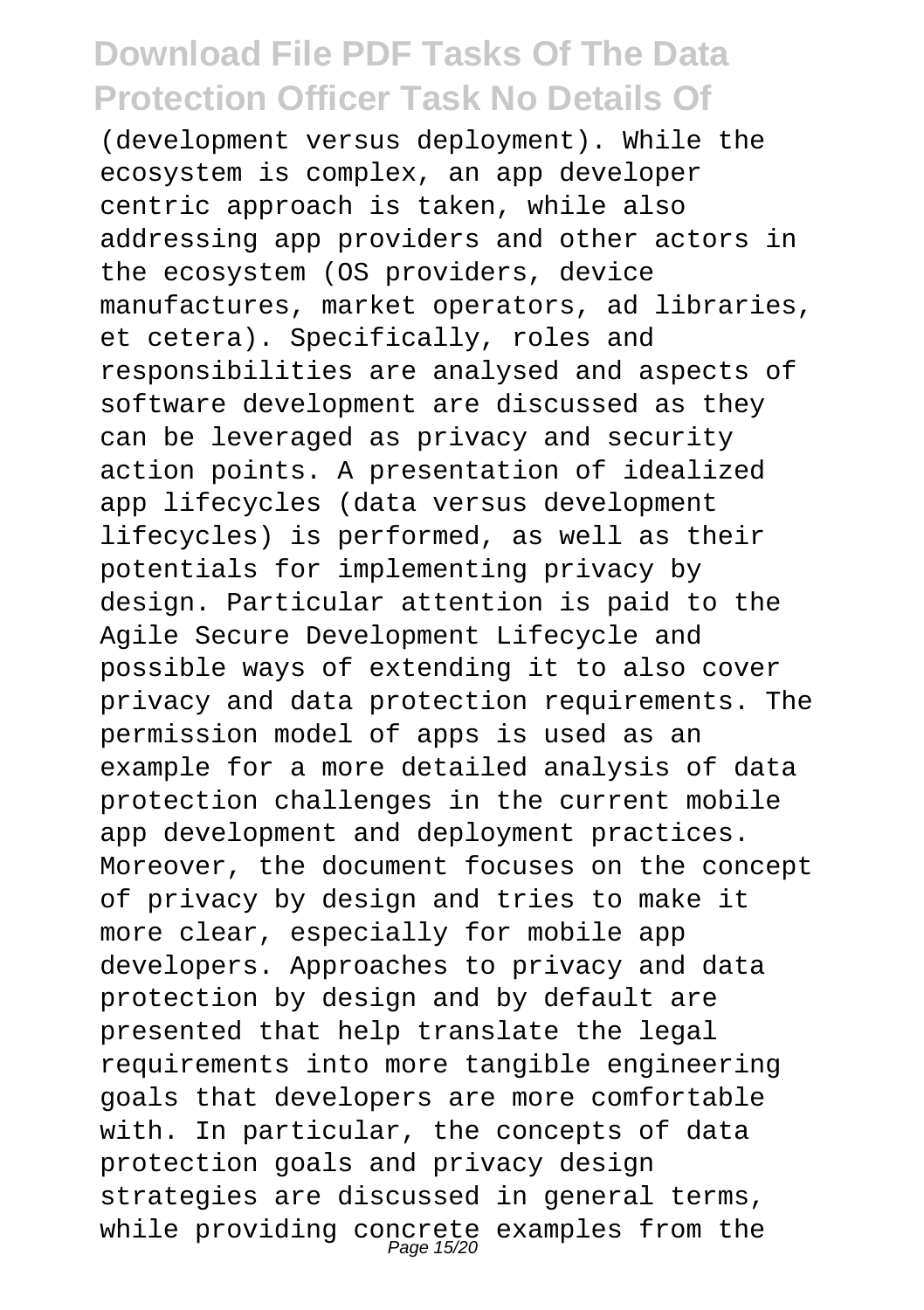mobile app development perspective.

This book provides expert advice on the practical implementation of the European Union's General Data Protection Regulation (GDPR) and systematically analyses its various provisions. Examples, tables, a checklist etc. showcase the practical consequences of the new legislation. The handbook examines the GDPR's scope of application, the organizational and material requirements for data protection, the rights of data subjects, the role of the Supervisory Authorities, enforcement and fines under the GDPR, and national particularities. In addition, it supplies a brief outlook on the legal consequences for seminal data processing areas, such as Cloud Computing, Big Data and the Internet of Things.Adopted in 2016, the General Data Protection Regulation will come into force in May 2018. It provides for numerous new and intensified data protection obligations, as well as a significant increase in fines (up to 20 million euros). As a result, not only companies located within the European Union will have to change their approach to data security; due to the GDPR's broad, transnational scope of application, it will affect numerous companies worldwide.

This book brings together papers that offer conceptual analyses, highlight issues, propose solutions, and discuss practices<br>Page 16/20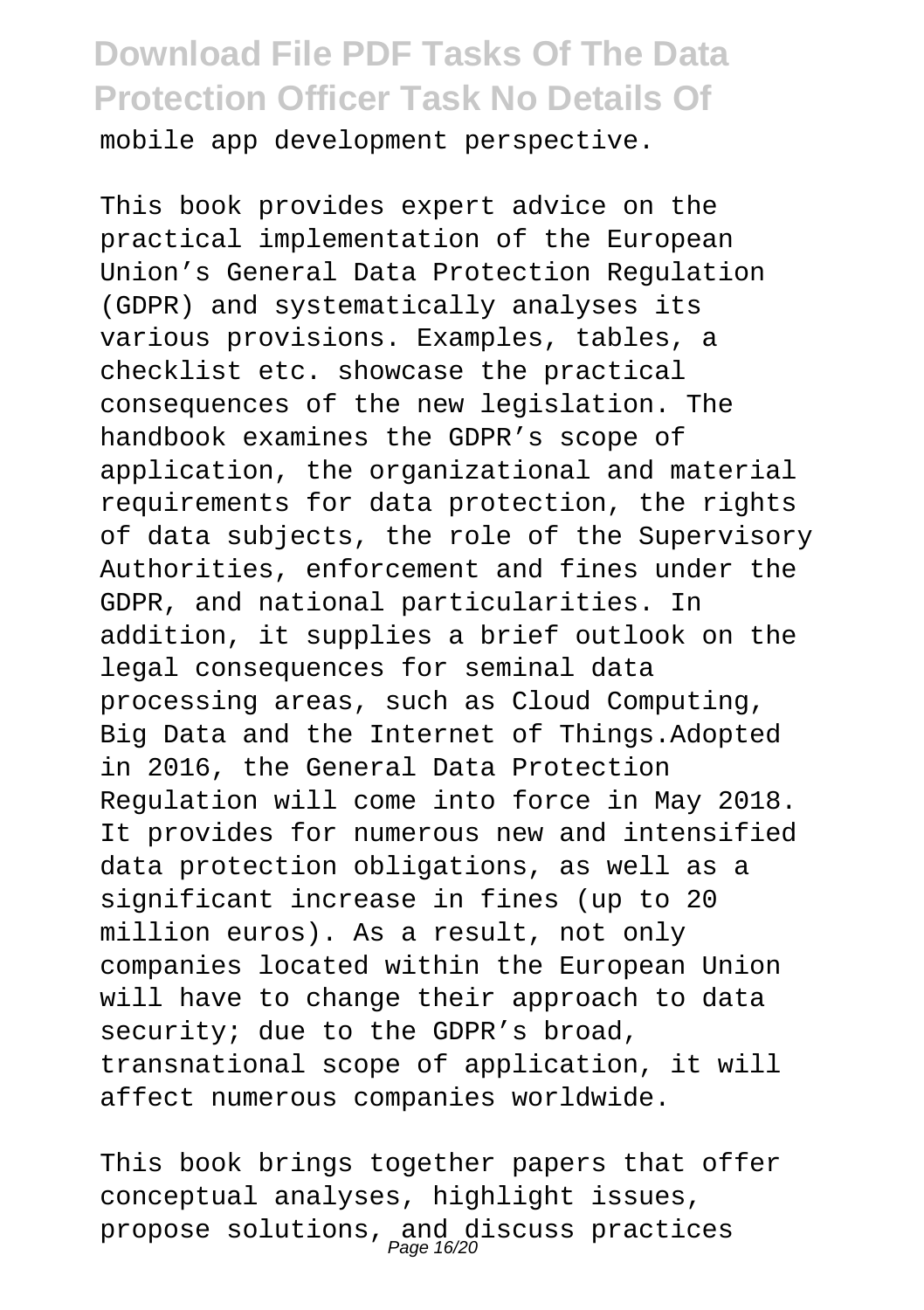regarding privacy, data protection and enforcing rights in a changing world. It is one of the results of the 14th annual International Conference on Computers, Privacy and Data Protection (CPDP), which took place online in January 2021. The pandemic has produced deep and ongoing changes in how, when, why, and the media through which, we interact. Many of these changes correspond to new approaches in the collection and use of our data - new in terms of scale, form, and purpose. This raises difficult questions as to which rights we have, and should have, in relation to such novel forms of data processing, the degree to which these rights should be balanced against other poignant social interests, and how these rights should be enforced in light of the fluidity and uncertainty of circumstances. The book covers a range of topics, such as: digital sovereignty; art and algorithmic accountability; multistakeholderism in the Brazilian General Data Protection law; expectations of privacy and the European Court of Human Rights; the function of explanations; DPIAs and smart cities; and of course, EU data protection law and the pandemic – including chapters on scientific research and on the EU Digital COVID Certificate framework. This interdisciplinary book has been written at a time when the scale and impact of data processing on society – on individuals as well as on social systems - is becoming ever<br>Page 17/20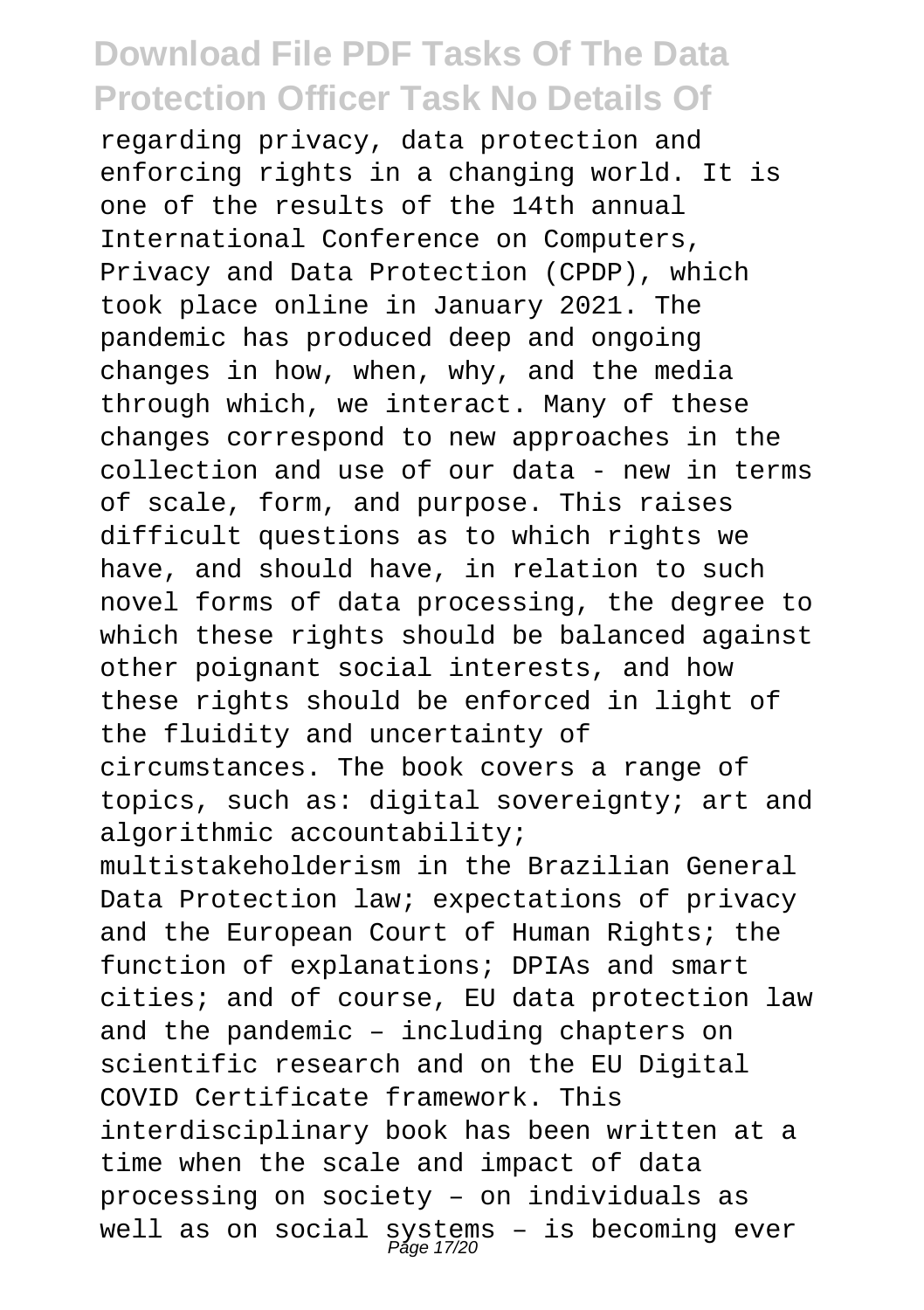starker. It discusses open issues as well as daring and prospective approaches and is an insightful resource for readers with an interest in computers, privacy and data protection.

Besides the Privacy & Data Protection Essentials Courseware - English (ISBN: 978 940 180 457 8) publication you are advised to obtain the publication EU GDPR, A pocket guide (ISBN: 978 1 849 2855 5). Privacy & Data Protection Essentials (PDPE) covers essential subjects related to the protection of personal data. Candidates benefit from a certification that is designed to impart all the required knowledge to help ensure compliancy to the General Data Protection Regulation (GDPR). This regulation affects every organization that processes European Union personal data. Wherever personal data is collected, stored, used, and finally deleted or destroyed, privacy concerns arise. With the European Union GDPR the Council of the European Union attempts to strengthen and unify data protection for all individuals within the European Union. Within the European Union regulations and standards regarding the protection of data are stringent. The GDPR came into effect in May 2016 and organizations had until May 2018 to change their policies and processes to ensure that they fully comply with the GDPR. Companies outside Europe also need to comply the GDPR when doing business in Europe. One Page 18/20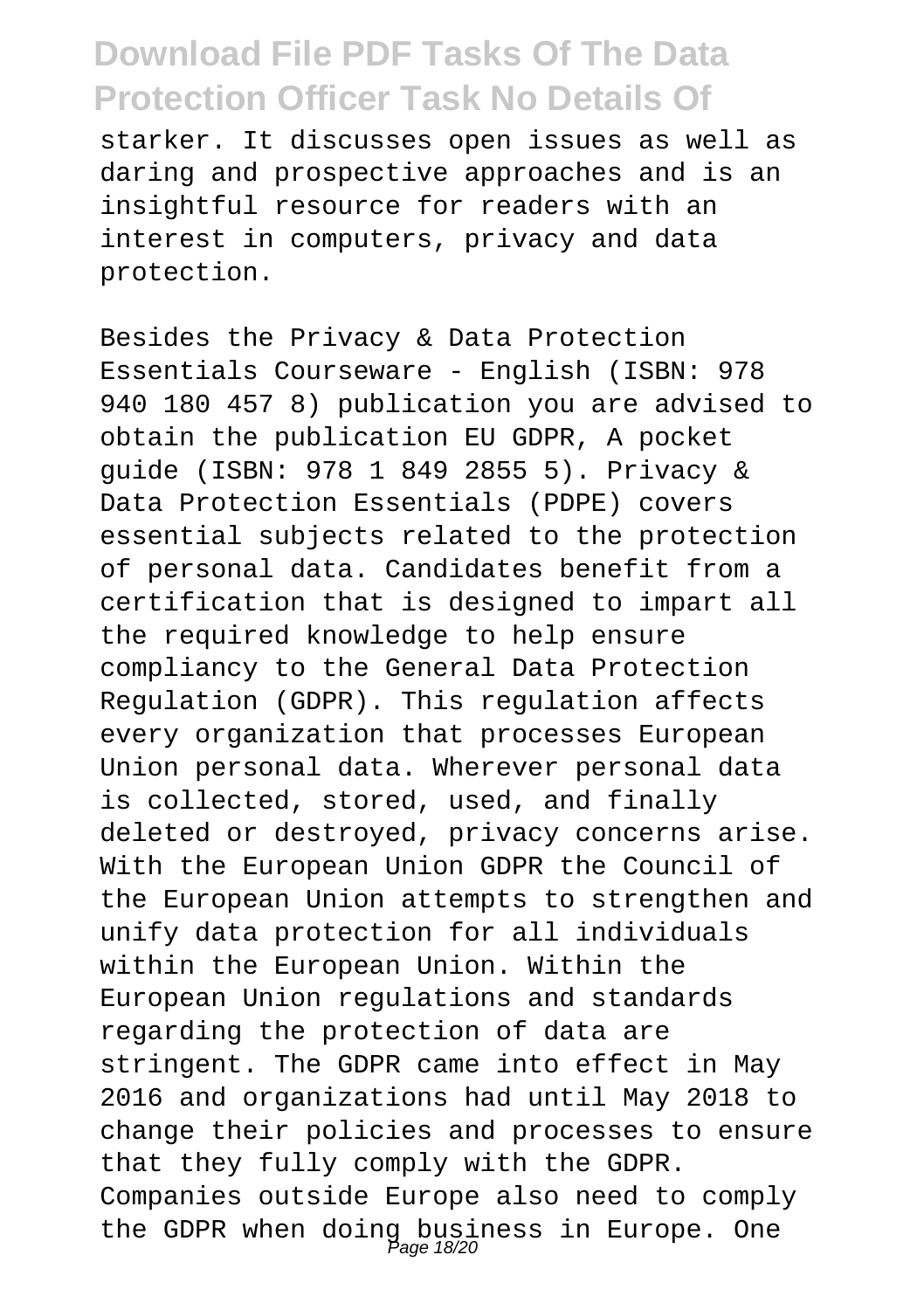of the solutions to comply on the GDPR is to train and qualify staff. Certified professionals with the right level of knowledge will help your organization to comply the GDPR. The EXIN Privacy & Data Protection program covers the required knowledge of legislation and regulations relating to data protection and how this knowledge should be used to be compliant. The EXIN Privacy & Data Protection Essentials is part of the EXIN qualification program Privacy and Data Protection.

Besides the Privacy & Data Protection Essentials Courseware - English (ISBN: 978 940 180 457 8) publication you are advised to obtain the publication EU GDPR, A pocket guide (ISBN: 978 1 849 2855 5). Privacy & Data Protection Essentials (PDPE) covers essential subjects related to the protection of personal data. Candidates benefit from a certification that is designed to impart all the required knowledge to help ensure compliancy to the General Data Protection Regulation (GDPR). This regulation affects every organization that processes European Union personal data. Wherever personal data is collected, stored, used, and finally deleted or destroyed, privacy concerns arise. With the European Union GDPR the Council of the European Union attempts to strengthen and unify data protection for all individuals within the European Union. Within the European Union regulations and standards Page 19/20